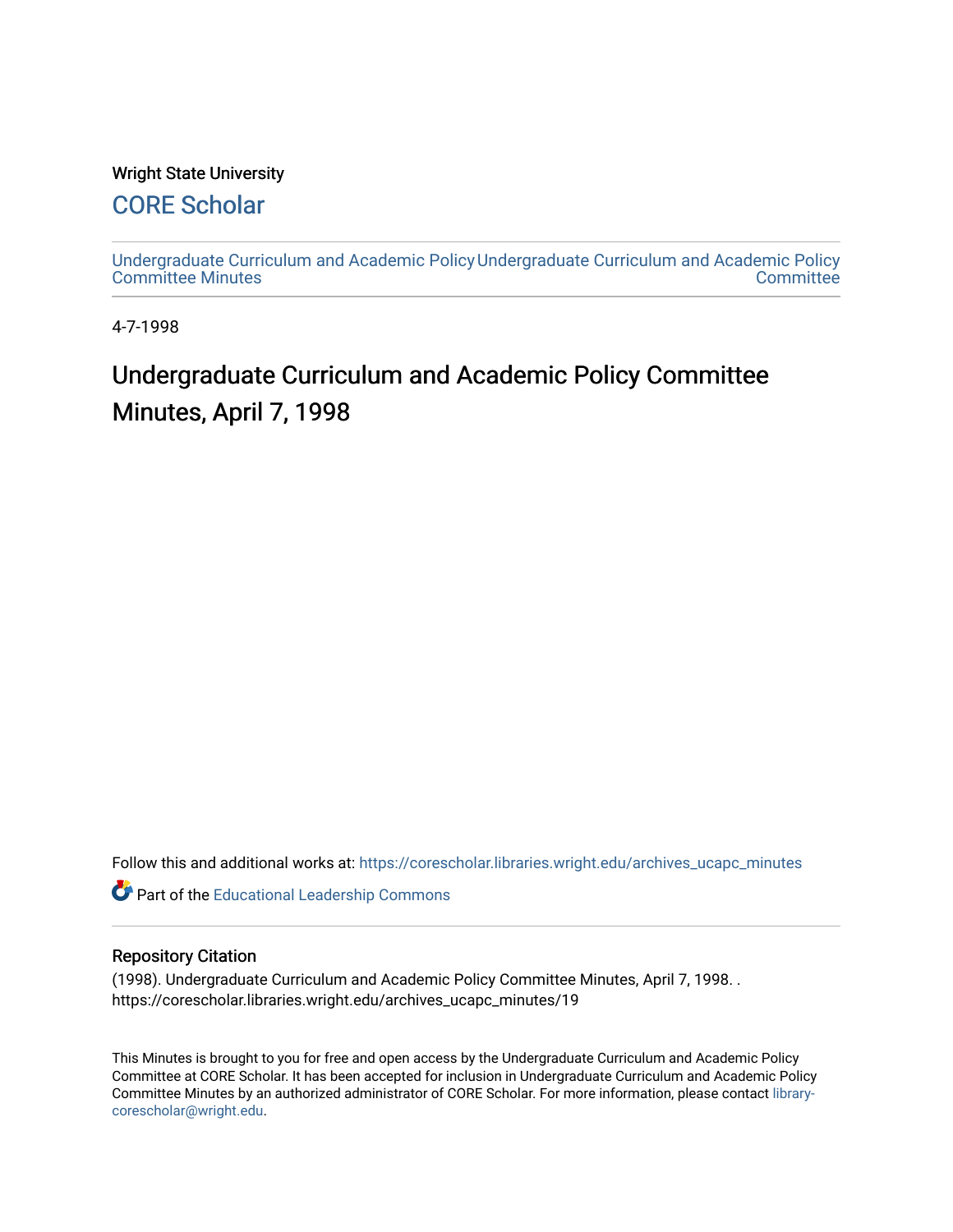# **Undergraduate Curriculum and Academic Policy Committee**

# **Minutes of April 7, 1998 Meeting**

**Present:** Beth Basista, Jeff Gardner, Carol Holdcraft, Myrna Gifford, Joe Law, Jan Maxwell, Anne Runyan, Tom Sav, Joe Slater, Donald Swanson, Tim Wood.

**Approved Minutes** of March 4, 1998 UCAPC meeting.

#### **Report Regarding the Faculty Senate Meeting of April 6:**

**Plus/Minus Grading Policy** - it was agreed that the possible benefits of conducting additional surveys of faculty on the grading policy issue would be brought back to the UCAPC for consideration. After due consideration, the committee felt that the input gathered and used in previous study of this issue was supportive of the recommendation that it would not be beneficial at this time to change the WSU grading policy to a plus/minus system. The committee will recommend to the Senate that additional surveys and studies not be undertaken at this time.

**Minor in Air Force Studies** -- The request from the Department of Air Force Studies to table the proposal for a Minor in Air Force Studies was communicated to the Faculty Senate. The proposal was withdrawn and recommitted to the UCAPC. The UCAPC will consider the present proposal withdrawn and will work with the Department of Air Force Studies and the Office of the Provost in any future submissions of proposals.

**Transfer Credit Policy** - an amendment to the UCAPC's proposal was introduced. The policy as amended to include "advanced placement" passed:

"Individuals transferring from accredited Ohio Institutions of higher education will receive credit that has been awarded to the student based on College-Level Examination Program (CLEP), advanced placement, and Experiential Learning Courses. Such credit will be posted to the student's record and may apply to free electives."

**International Business Major**, B.S. in Business - the proposal was moved to Old Business and will be voted upon at the May meeting of the Faculty Senate.

#### **Report of the Writing Across the Curriculum Committee:**

Within the next couple of weeks, the committee plans to hold its first meeting of the spring quarter. Plans are underway to conduct an assessment of the Writing Across the Curriculum Program.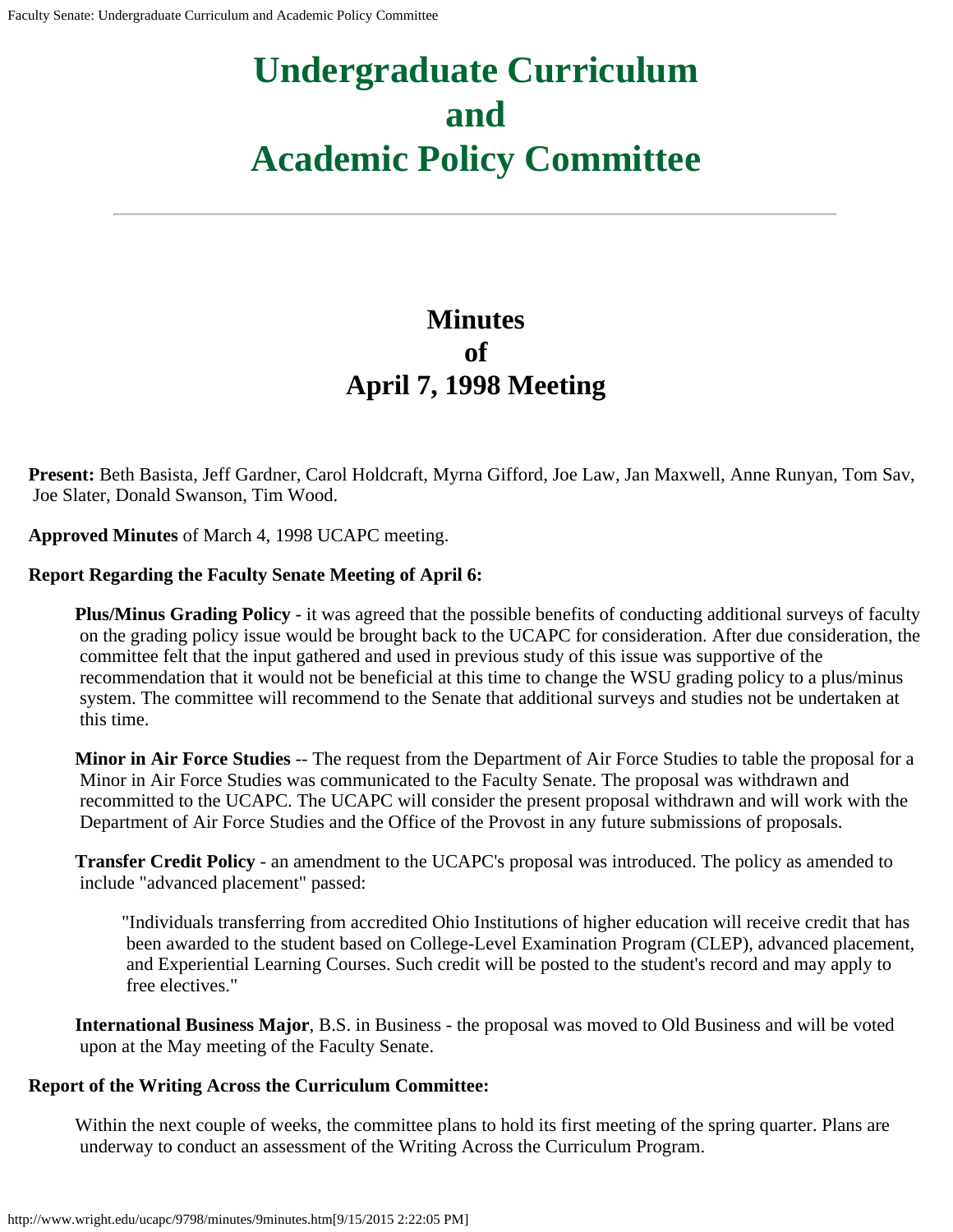### **Report of the Committee on Diversity**

The committee is in the process of finalizing its proposal for incorporating diversity courses in the curriculum. It is expected that the proposal will be submitted for review to the UCAPC by mid April and in time for possible submission to the Faculty Senate in May.

#### **Course Modification (M) and Inventory (I) Requests**

**COBA:** Approved -- BUS 481 (I).

**COSM:** Approved -- EH 364 (M), EH 472 (I), GL 380 (I), GL 429 (I), GL 436 (I), GL 446 (I), PHY 445 (I).

**CECS:** Approved -- CEG 211 (I), CEG 460 (I), CS 302 (I), EP 300 (M), EP 301 (M), EP 302 (M), ME 434 (I), ME 464 (I), ME 472 (I).

**CEHS:** Approved -- HPR 354 (M), ED 315 (M),, ED 316 (M), ED 317 (M), ED 225 (I), ED 227 (I), EDT 204 (I), ED 205 (I), ED 206 (I), ED 207 (I), ED 208 (I), ED 209 (I).

**COLA:** Approved -- PLS 368 (I), PLS 406 (I), REL 331 (I), REL 332 (I), REL 365 (I), DAN 207 (I), DAN 208 (I), DAN 209 (I), DAN 304 (I), DAN 305 (I), DAN 306 (I), DAN 307 (I), DAN 308 (I), DAN 309 (I), DAN 331 (I), DAN 332 (I), DAN 333 (I), TH 337 (I), TH 338 (I), TH 339 (I), TH 438 (I), TH 439 (I), PLS 407 (M), PLS 435 (M), PLS 300 (M).

#### **Program Changes**

**CECS: EE Program** change proposal to delete CHM 122 and reduce the required graduation credit hours. The committee noted that the proposal has not been distributed for review to the colleges and provost (and subsequently the deans) following usual procedures. However, the committee had no objection to the proposed change and approved it pending review through this usual procedure.

**CEHS: Early Childhood Education** proposal to add MTH 244 and increase graduation hours. The Early Childhood Education program was reviewed at length in the December and January meetings of the UCAPC. It was also presented to the Faculty Senate and approved. The change was previously discussed and anticipated as a future submission. As a result, the committee approved the proposed change.

#### **New Program Proposals**

**International Business Major:** The revisions to the March 4 submission of the new program proposal included (1) incorporation of Writing In the Major Program requirements and identification of WI courses, (2) designation of substitution course for Writing in General Education Program requirements, (3) identification and incorporation of specific courses satisfying the 12 credit hours of Cultural Resources Requirements (this should be coordinated with and approved by appropriate departments in the COLA), (4) consideration of designating the final 4 credit hours of the program requirement as Non-Business Elective, (5) submission of program proposal review by Dr. Donna Schlagheck, Director, International Studies, (6) submission and approval of BUS 481 as a proposed program course. The committee approved the revised proposal.

**Certificate in Women's Studies:** The committee approved the proposal pending the incorporation of a comprehensive evaluation component. Specifically, following the "Guidelines for Preparing Undergraduate Programs: Undergraduate Certificate Programs," the following is to be incorporated:

"After completing program requirements, the certificate candidate must pass a comprehensive evaluation by a faculty committee of at least three members selected by the academic department. The evaluation may be a written or oral examination or a portfolio review."

**B.A. in English** - concentration in English with an emphasis in Language Arts Education. The committee noted